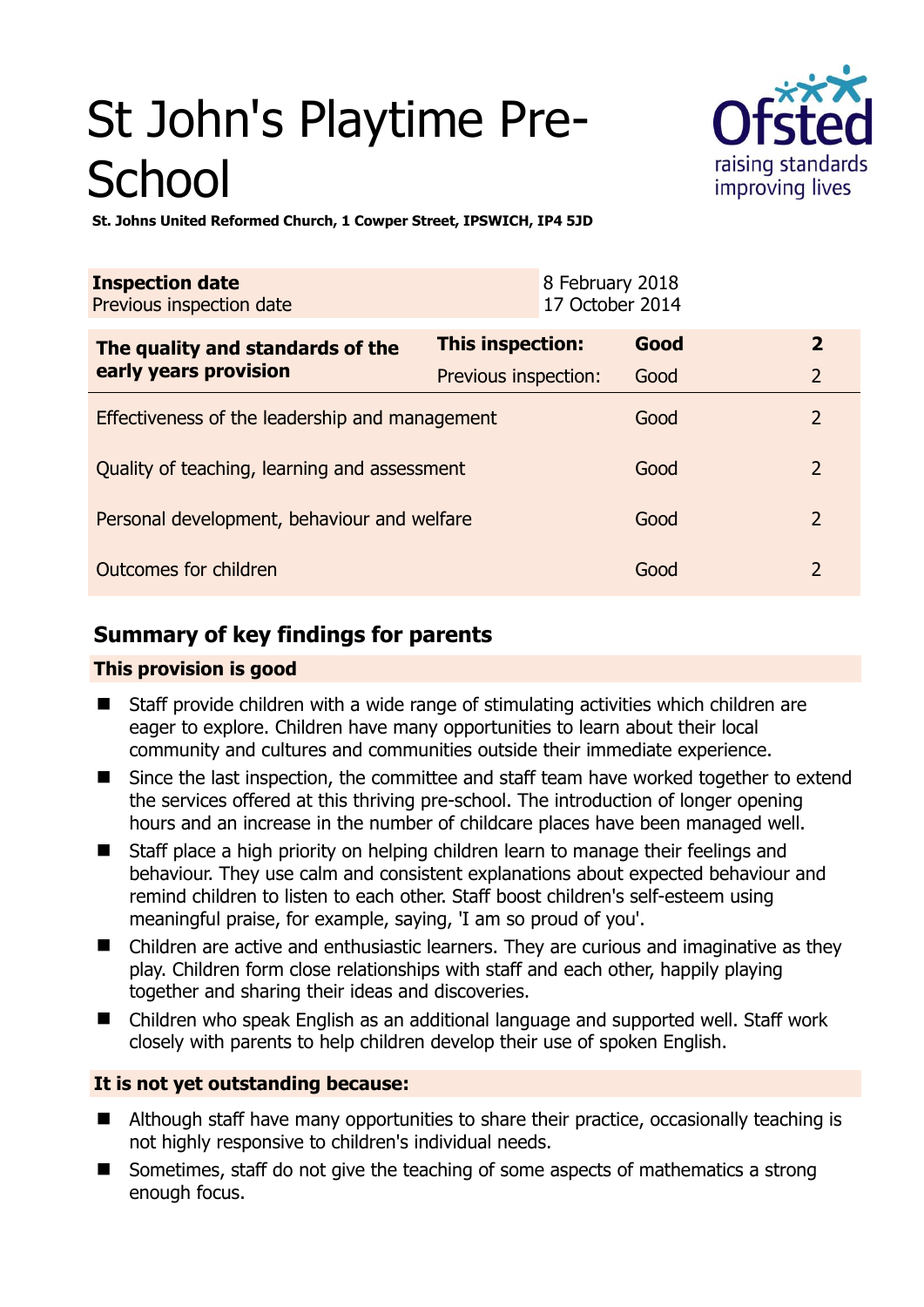# **What the setting needs to do to improve further**

#### **To further improve the quality of the early years provision the provider should:**

- monitor and evaluate practice more precisely to focus on identifying ways of helping all staff raise the quality of their teaching to the highest level
- $\blacksquare$  make full use of opportunities to extend children's understanding of mathematics, especially shape, space and measures.

#### **Inspection activities**

- The inspector observed the quality of teaching indoors and outdoors, and assessed the impact on children's learning.
- The inspector completed a joint observation with the manager.
- The inspector met with the manger and members of the management committee. She viewed relevant documentation, including evidence of the suitability of staff working in the pre-school.
- The inspector spoke to staff and children during the inspection.
- The inspector spoke to parents and took account of their views.

#### **Inspector**

Gill Thornton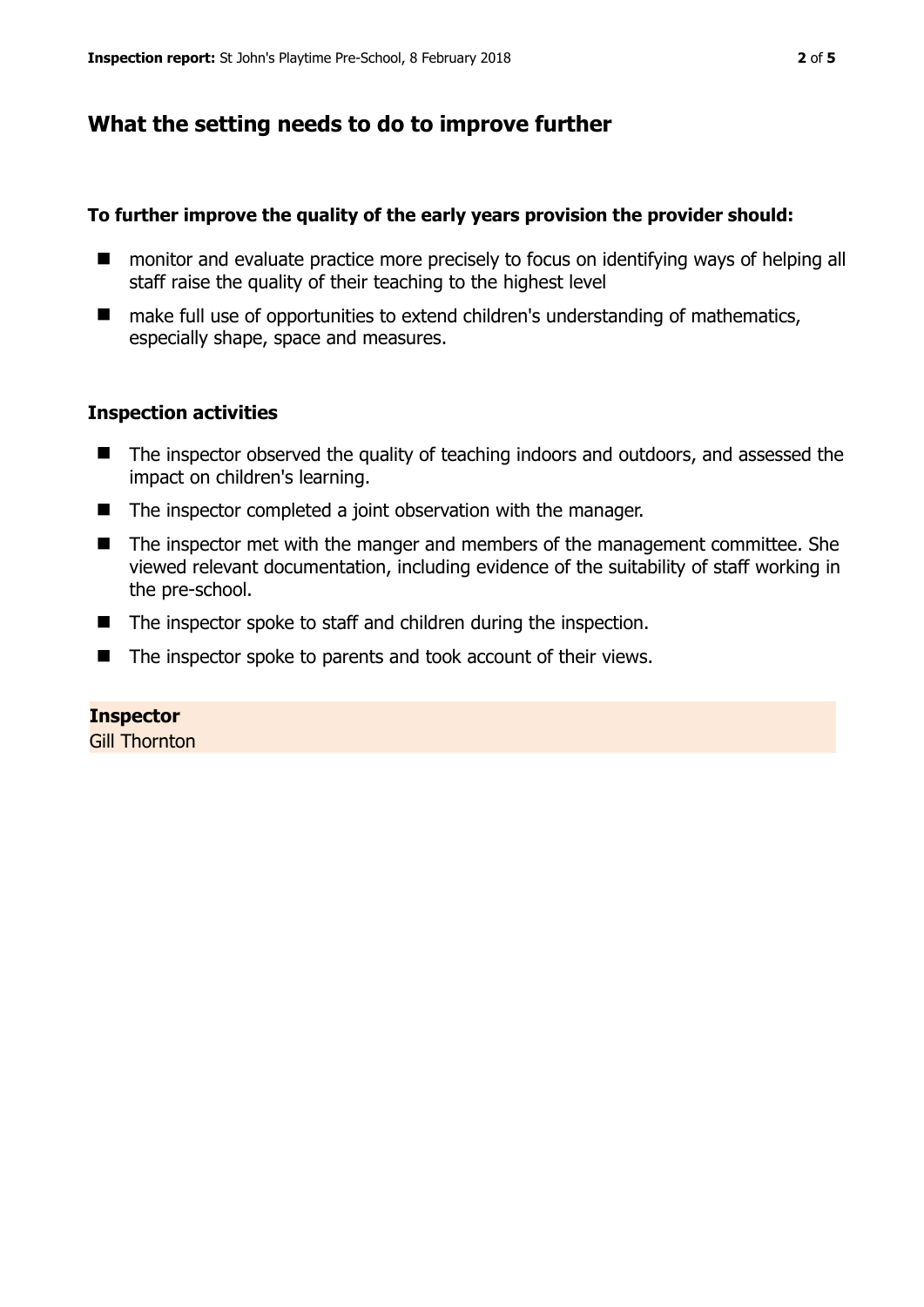## **Inspection findings**

#### **Effectiveness of the leadership and management is good**

Safeguarding is effective. Staff are knowledgeable about child protection issues. They are confident about the action to take to protect children and keep them safe from harm. Detailed risk assessments are followed to minimise potential hazards. Staff follow wellestablished procedures at times of arrival and departure to keep children safe. All staff have half-termly supervision meetings which provide them with regular opportunities to discuss their role and receive feedback on their performance. Staff benefit from regular opportunities to attend training. For example, recent training on supporting children who speak English as an additional language has helped staff improve their practice with these children and their families. The manager has identified further training to continue to improve outcomes for children, such as on supporting two-year-old children.

#### **Quality of teaching, learning and assessment is good**

Staff make good use of observation and assessment to identify and plan for what children need to learn next. The manager monitors the accuracy of assessments and tracks children's overall progress. She uses information gained to ensure planning is targeted at closing any emerging gaps in children's learning or the educational programme. Staff involve parents in helping children learn about festivals and events that are relevant to the families attending, such as Chinese New Year. Children welcome staff's involvement in their play. They use imaginative language as they pretend to serve staff who are sitting in their Chinese restaurant. Staff ensure the role-play area is attractively presented and well resourced to extend children's ideas. Parents have many opportunities to be involved in their child's learning, such as discussing their achievements at parents' evenings and sharing ideas for their next steps in learning.

#### **Personal development, behaviour and welfare are good**

Children develop close relationships with adults and each other. Parents are very complimentary about the pre-school and the wide range of activities provided. They thank staff for their reassurance and support. Parents particularly value the regular updates about their child's learning on the online assessment system. Since the last inspection, staff have reviewed and improved snack time routines to encourage children to take responsibility for their own needs while learning about healthy eating. Staff follow wellestablished routines to ensure children get plenty of fresh air and exercise each day. Staff organise the outdoor area well to provide varied learning experiences. Children also attend gymnastics classes and use the garden at the local children's centre.

#### **Outcomes for children are good**

Children develop the key skills to support their move on to school. They have many opportunities to develop their mark-making and early writing skills. They happily describe their pictures to staff and each other. Children listen to instructions and eagerly take part in adult-led activities in their key groups. They demonstrate good levels of independence, such as confidently washing up their dishes at snack time.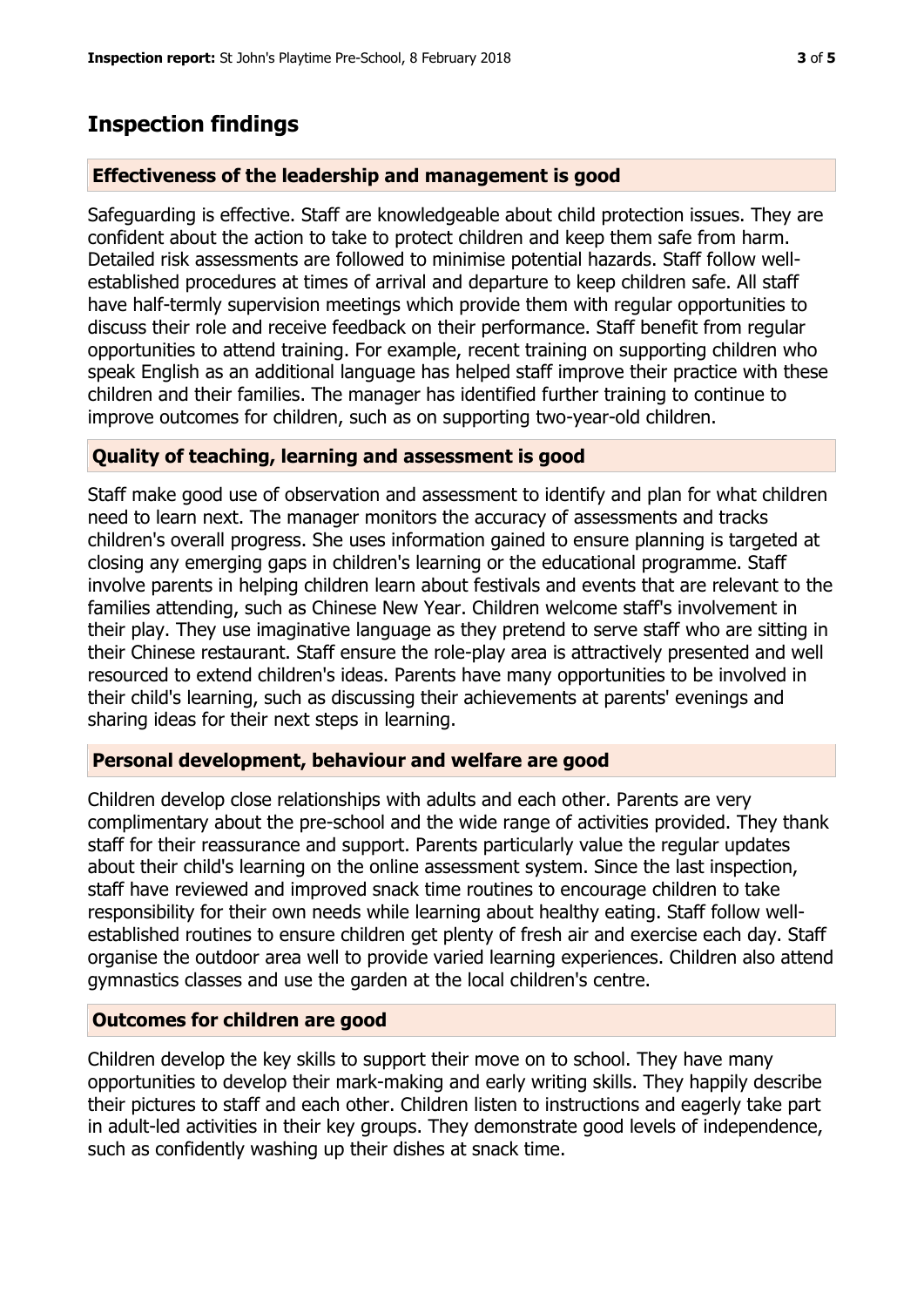# **Setting details**

| Unique reference number                             | 251650                                                 |  |
|-----------------------------------------------------|--------------------------------------------------------|--|
| <b>Local authority</b>                              | <b>Suffolk</b>                                         |  |
| <b>Inspection number</b>                            | 1103300                                                |  |
| <b>Type of provision</b>                            | Sessional provision                                    |  |
| Day care type                                       | Childcare - Non-Domestic                               |  |
| <b>Registers</b>                                    | Early Years Register, Compulsory Childcare<br>Register |  |
| Age range of children                               | $2 - 4$                                                |  |
| <b>Total number of places</b>                       | 34                                                     |  |
| Number of children on roll                          | 52                                                     |  |
| Name of registered person                           | St John's Playtime Pre-School Committee                |  |
| <b>Registered person unique</b><br>reference number | RP905397                                               |  |
| Date of previous inspection                         | 17 October 2014                                        |  |
| <b>Telephone number</b>                             | 07895003974 / 01473 716831                             |  |

St John's Playtime Pre-School registered in 1992 and is managed by a voluntary committee. The pre-school employs six members of childcare staff, all of whom hold an appropriate early years qualification. The pre-school opens from 8.15am to 4.30pm, Monday to Friday, during term times. During the summer holidays it opens two days each week for four weeks. The pre-school provides funded early education for two-, three- and four-year-old children.

This inspection was carried out by Ofsted under sections 49 and 50 of the Childcare Act 2006 on the quality and standards of provision that is registered on the Early Years Register. The registered person must ensure that this provision complies with the statutory framework for children's learning, development and care, known as the early years foundation stage.

Any complaints about the inspection or the report should be made following the procedures set out in the guidance 'Complaints procedure: raising concerns and making complaints about Ofsted', which is available from Ofsted's website: www.gov.uk/government/organisations/ofsted. If you would like Ofsted to send you a copy of the guidance, please telephone 0300 123 4234, or email enquiries@ofsted.gov.uk.